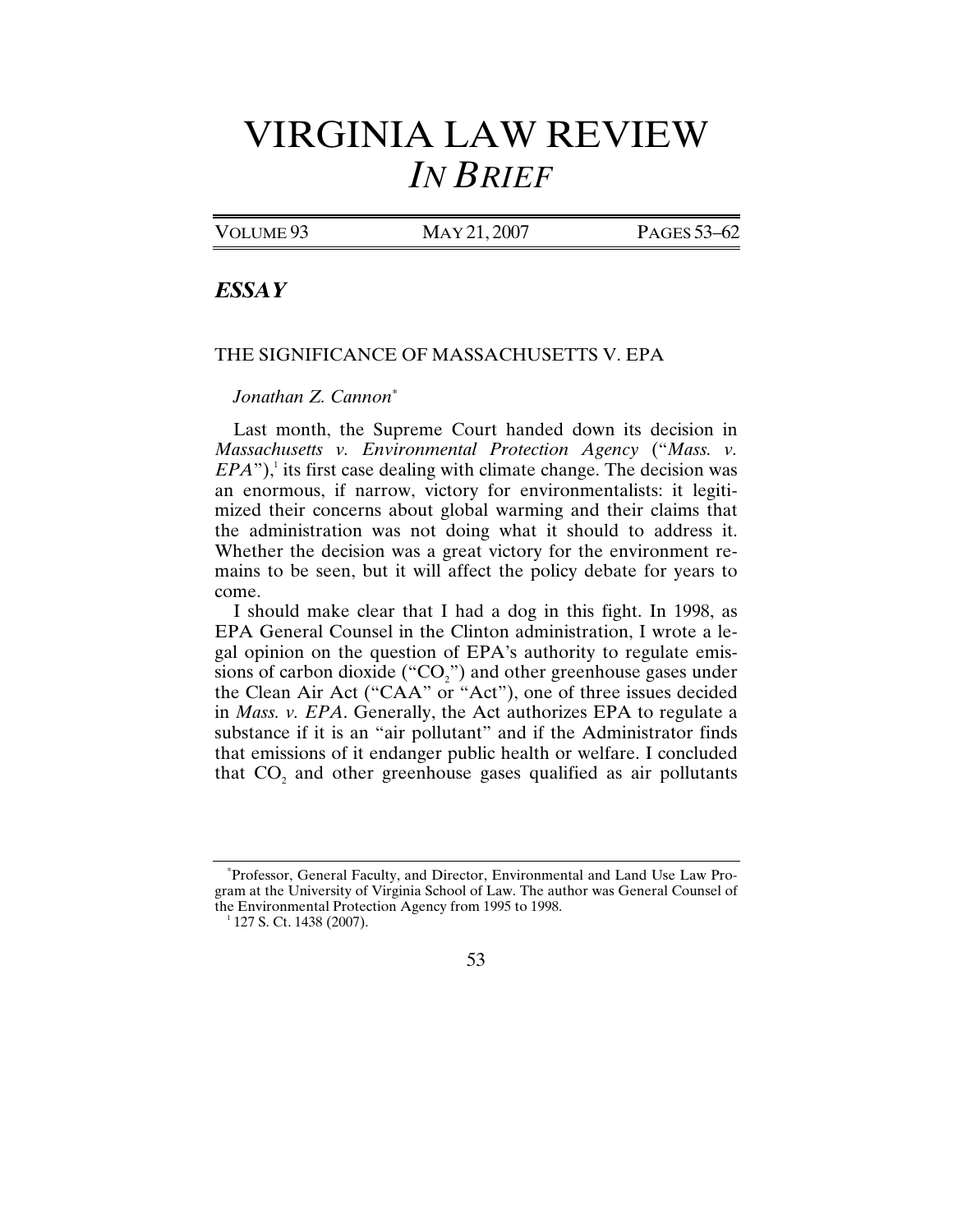when emitted into the air and were regulable upon a finding by EPA that they met the endangerment standard.<sup>2</sup>

In 1999, relying on this legal opinion, a coalition of groups filed a rulemaking petition with EPA asking the Agency to regulate greenhouse gas emissions from new motor vehicles under Title II of the Act. In 2003, while that petition was still pending, a new EPA General Counsel reversed the opinion, concluding that the Agency did *not* have the authority to regulate greenhouse gas emissions for their effect on climate change. Soon after that, EPA denied the rulemaking petition on the grounds (1) that the Agency lacked the necessary regulatory authority and (2) that, even if it had the authority, regulating greenhouse gas emissions from motor vehicles would not be "effective or appropriate . . . at this time."3 On this latter point, the Agency invoked a range of considerations, including scientific uncertainty, the comparative advantages of the administration's "comprehensive approach" to climate change, and the adverse effect of unilateral regulation on convincing developing countries to control emissions.4

This decision was upheld by a divided panel of the D.C. Circuit.<sup>5</sup> And then, somewhat surprisingly, as there was no conflict among the circuits and the case presented a serious question of whether petitioners had standing, the Supreme Court granted review. Last month, Justice Stevens delivered the opinion of the Court, speaking for a bare majority that included Justices Kennedy, Souter, Ginsburg, and Breyer. The Court concluded that at least one of the environmental petitioners, the state of Massachusetts, had standing. On the merits, it held that EPA had the statutory authority to regulate CO<sub>2</sub> and other greenhouse gases and that, in declining to regulate, the Agency had failed to meet its statutory obligations. Chief Justice Roberts and Justices Scalia, Thomas, and Alito joined in a pair of dissenting opinions, one on standing authored by Chief Justice Roberts<sup>6</sup> and one on the merits authored by Justice Scalia.<sup>7</sup>

<sup>&</sup>lt;sup>2</sup> Memorandum from Jonathan Z. Cannon, General Counsel, EPA (Apr. 10, 1998), available at http://www.virginialawreview.org/inbrief/2007/05/21/cannonmemorandum.pdf. 3

Control of Emissions from New Highway Vehicles and Engines, 68 Fed. Reg. 52,929–31 (Sept. 8, 2003).

 $4$  Id. at 52,930–31.

Massachusetts v. EPA, 415 F.3d 50 (D.C. Cir. 2005).

*Massachusetts*, 127 S. Ct. at 1463 (Roberts, C.J., dissenting).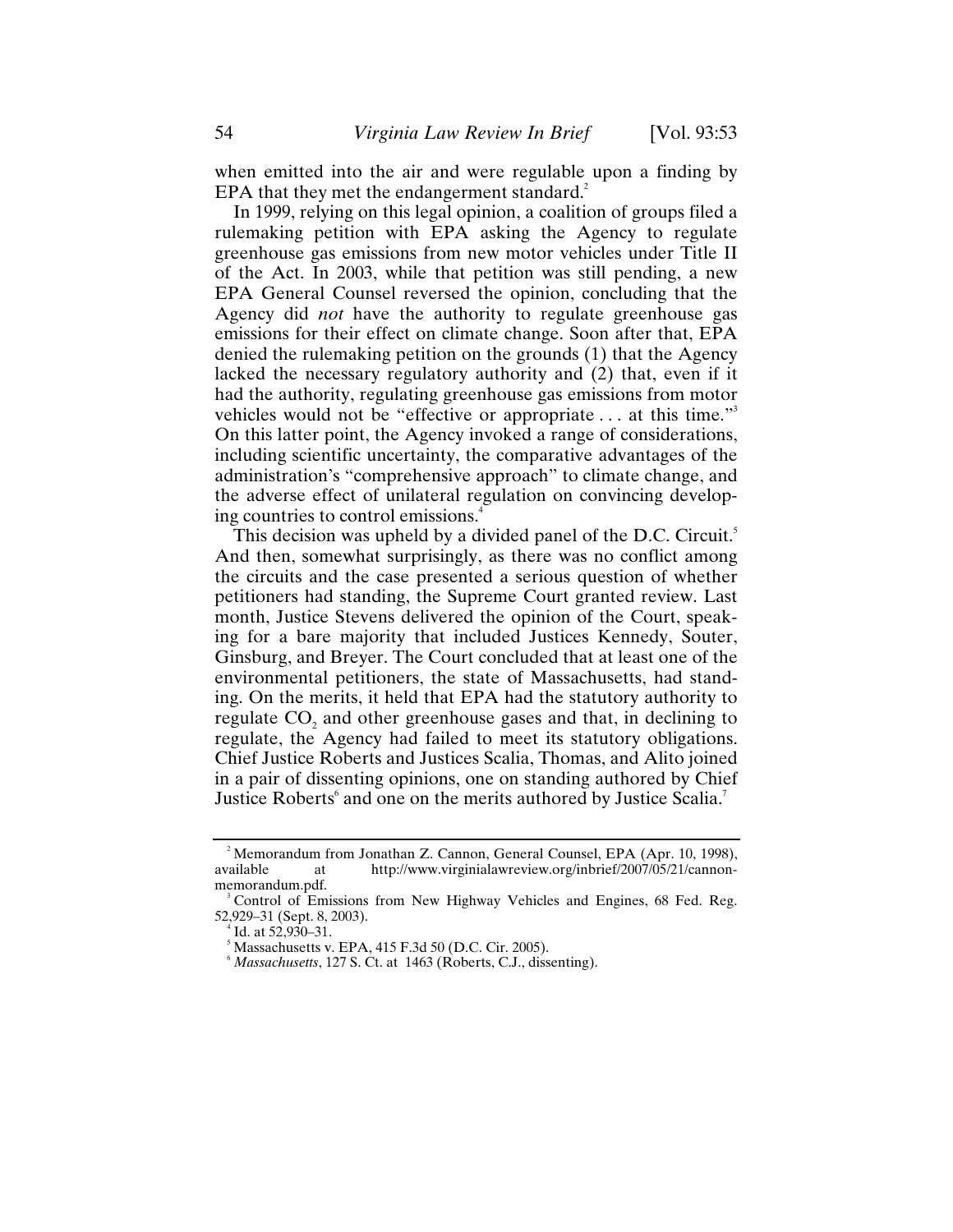What are we to make of this decision? In early commentary, Richard Lazarus called it "a breathtaking result for [the] greens" and "[s]tunning."8 The holding defines a major new area of responsibility for EPA and requires the Agency to review this and other requests for regulation of greenhouse gas emissions under limits set by the Court. The Court's opinion also reflects sympathy with environmentalist beliefs and values to an extent rarely, if ever, seen in the Court's environmental cases. This cultural or symbolic significance of *Mass. v. EPA* is, for me, its most remarkable feature, and it is to that aspect of the decision that I now turn.

What do I mean by "environmentalist beliefs and values"? People calling themselves environmentalists believe a lot of different things, but there are some common threads. Environmentalists share a sense of urgency: they believe that the environment is seriously threatened and requires attention now. They also subscribe to the ecological model—the idea that nature is fragile and interdependent, so that environmental disturbances are likely to have harmful consequences and those consequences can be distant in place and time. In the absence of conclusive evidence of harmful effects, environmentalists are inclined to presume such effects.

Environmentalism is associated with certain values—values that emphasize acting collectively for the common good and fitting harmoniously into the natural and social environment. Environmentalists generally favor regulation to prevent or correct the widespread harms they see in the world.

This environmentalist worldview has implications for law. It assumes serious secondary effects or externalities from environmental disturbances, even though those effects may be uncertain or difficult to measure, and thus supports measures to control those externalities. Supreme Court Justices who have shown sympathy for this worldview (for example, Justices Stevens, Souter, Ginsburg, Breyer, and sometimes Kennedy) tend to favor liberal access to the courts, a broad scope of federal regulatory power, and generous interpretations of environmental regulatory authority. Justices who have resisted environmentalist tenets (for example, Chief Justice Roberts and Justices Scalia, Thomas, Alito, and sometimes Kennedy) have contrary tendencies on these issues. Against the

<sup>&</sup>lt;sup>7</sup> Id. at 1471 (Scalia, J., dissenting).

<sup>8</sup> Richard Lazarus, A Breathtaking Result for Greens, Envtl. F., May–June 2007.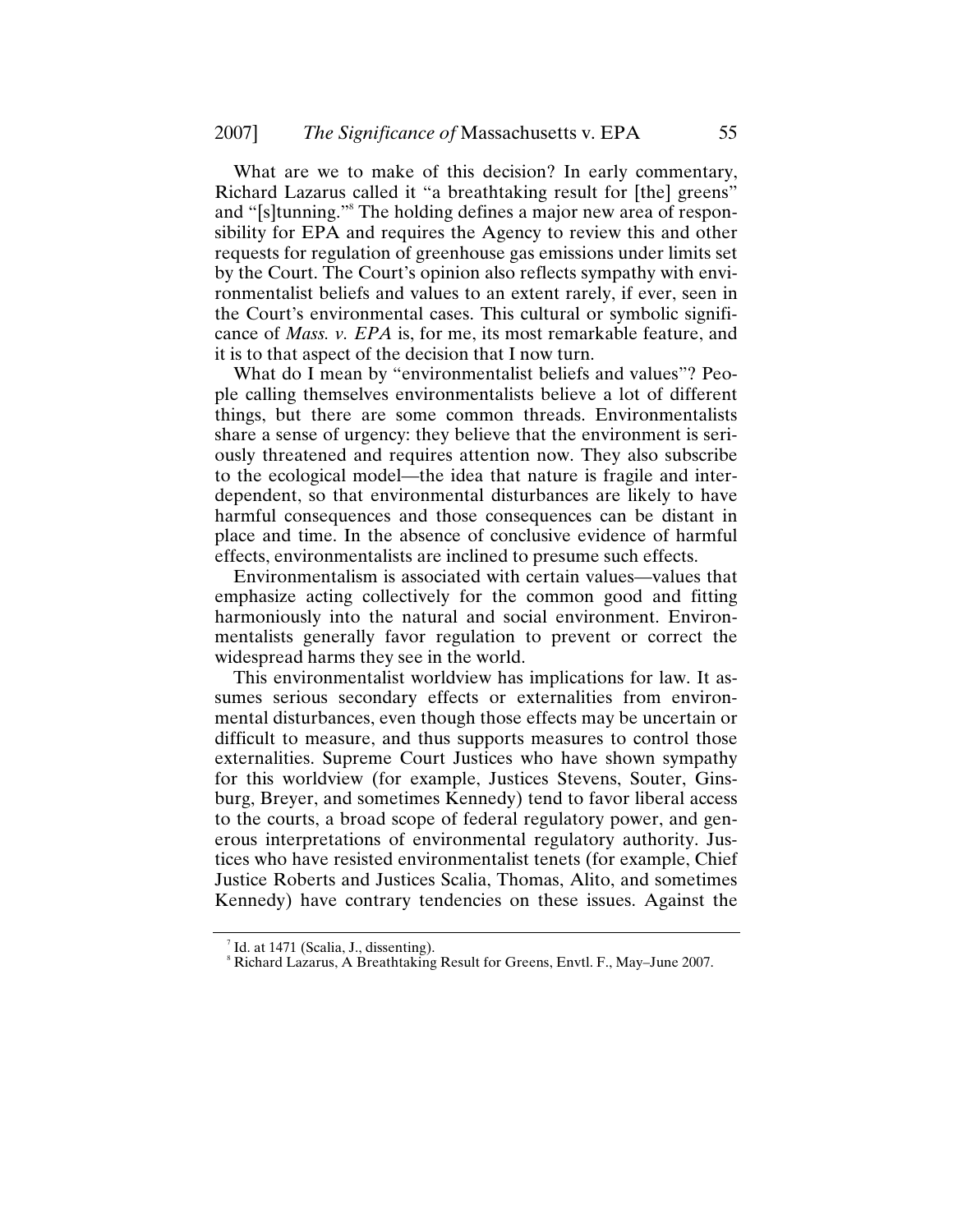claims of environmentalists, this latter group places judicial restraint, limited federal power, and narrow constructions of regulatory authority. I do not suggest that these Justices are antienvironment; they do not wish the environment harm. Their resistance to environmentalism is influenced, I believe, by concerns about the consequences of the environmentalist vision for individual autonomy and economic freedom.

These opposing views are manifest in *Mass. v. EPA*. The Court's opinion begins, in striking fashion, with this assertion: "[r]espected scientists" believe that the rise in global temperatures is related to a significant increase in carbon dioxide concentrations in the atmosphere.<sup>9</sup> This assertion establishes the factual premise for much of the rest of the opinion. The Court then quotes environmental petitioners' claim that global warming is "the most pressing environmental challenge of our time."10 The prominent placement of the quote so early in the opinion leaves little doubt that the Court agrees with it. And the rest of the opinion reinforces that implication. If we assume that the Court uses the first page of an opinion to tell us what is most important about the case, the most important thing in this case is that anthropogenic climate change is real and very serious.

In their dissents, both Chief Justice Roberts and Justice Scalia note the Court's sense of urgency. They do not say that the Court is alarmist. Their point instead is that the Court's assessment of the risks, whatever they are, should have no influence on its decision. Even if climate change were a "crisis," indeed "the most pressing environmental challenge of our time," responding to it is the job of the politically accountable branches, not the courts.<sup>11</sup> Thus against the force of environmental urgency, the dissenters would place the barrier of institutional restraint. The outcome here, of course, would be no regulation.

We can trace the influence of these competing views more specifically in the Justices' positions on the three issues decided by the

 $9$  Massachusetts, 127 S. Ct. at 1446.

*Massachusetts*, 10<br><sup>10</sup> Id. 11 See New York v. United States, 505 U.S. 144, 187 (1992) (opining that the "crisis" of the day" should not weaken our resistance to "the temptation to concentrate power . . . as an expedient solution to [such] 'cris[es]'").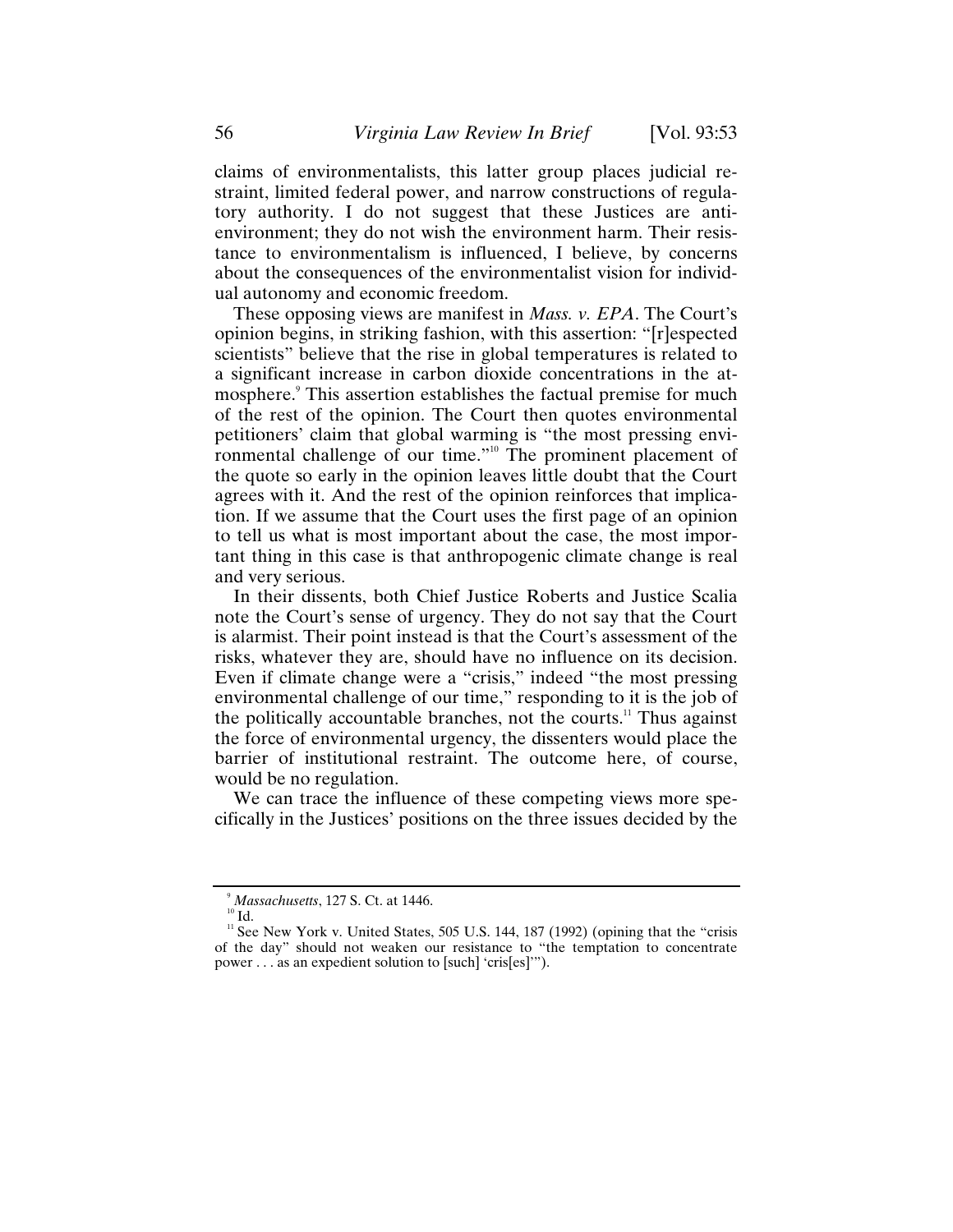Court: standing, the scope of EPA's regulatory authority, and the appropriateness of EPA's decision not to regulate.

The standing inquiry focuses on the nature of the injury necessary for the exercise of federal judicial power under Article III, using a three-part test: injury, causation, and redressabilty.<sup>12</sup> The injury must be concrete, particularized and actual or imminent, it must be causally related to the legal violation complained of, and the relief requested must be capable of redressing it. There are several things going on in Justice Stevens's standing analysis, including special solicitude for Massachusetts' standing as a sovereign State, but I want to focus here on the Court's assessment of Massachusetts' standing under the standard three-part test.

Massachusetts' argument for standing was based on a claim of systemic injury. Its success depended on (1) the Court's readiness to assume injury from human disturbance of the earth's climate system, which is a vast and complex system; and (2) the Court's willingness to accept as significant climate effects that could not easily be quantified and might even be quite small within the context of the system as a whole. In short, standing depended on a view of the facts consistent with the ecological model. And that was the view the Court embraced.

Justice Stevens fashions an extended chain of causation, which looks something like the following: Domestic motor vehicles emit greenhouse gases. Increased world greenhouse gas emissions have led to a heightened greenhouse effect, which has led to a global temperature rise, which has led to sea level rise, which has led to loss of Massachusetts' coastline. EPA's failure to regulate greenhouse gas emissions from automobiles contributes to this loss. A correction of that failure will moderate the loss. Hence injury, causation, and redressability were all satisfied.

It does not matter to Justice Stevens that the causal chain is lengthy and complex or that specific impacts are relatively small or difficult to measure. His analysis implicitly accepts the notion that systemic injuries are just as real and just as serious—indeed more serious—than the discrete injuries that have traditionally supported standing.

 $12$  Allen v. Wright, 468 U.S. 737, 751 (1984).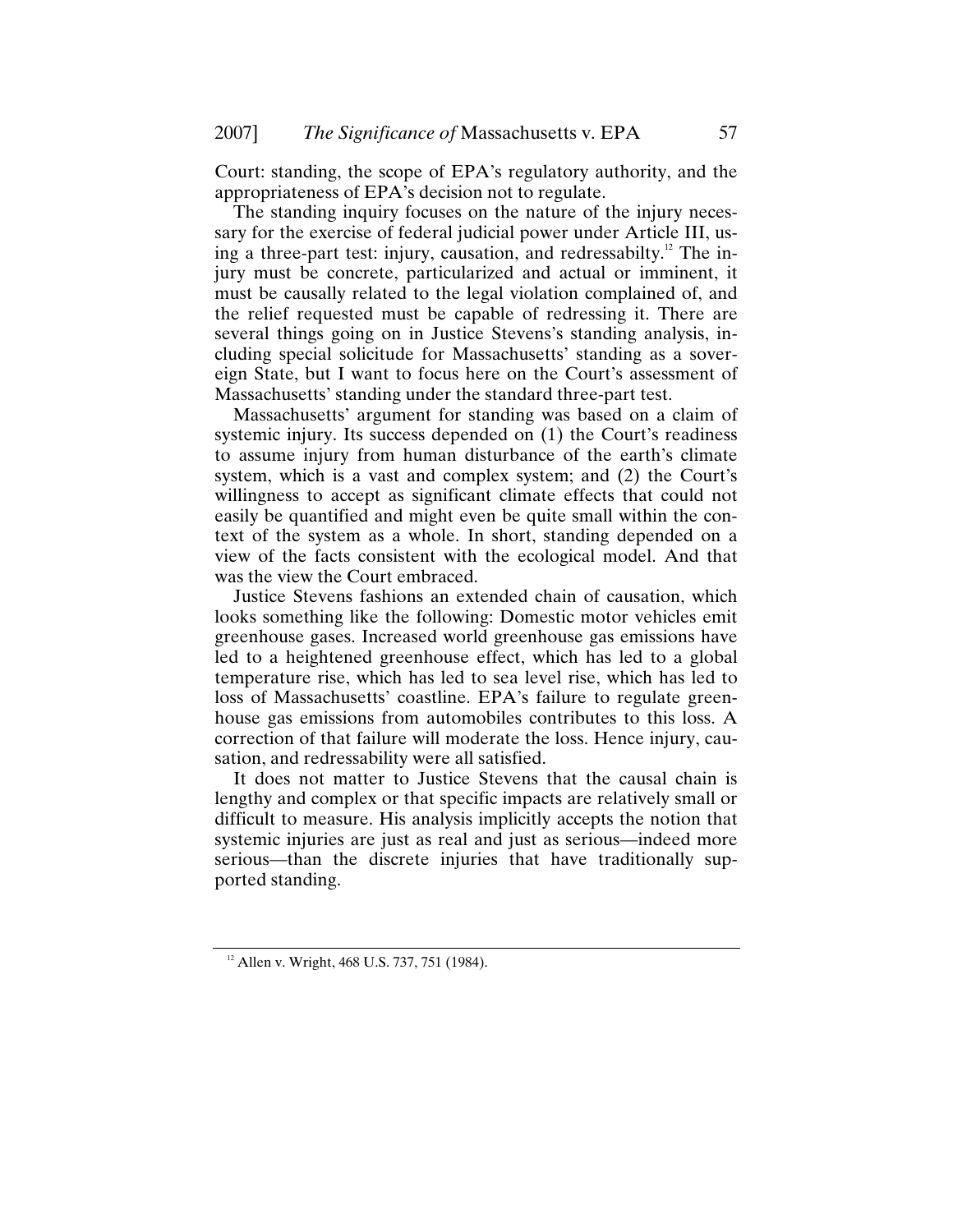Chief Justice Roberts' dissent argues that the Court uses "the dire nature of global warming itself as a bootstrap for finding causation and redressability."13 His main focus is deconstructing the Court's causation story. Domestic automobile emissions are a miniscule part of global greenhouse gas emissions, he states. The linkage between those emissions and Massachusetts' coastal loss is fraught with complexity, "far too speculative to establish causation."14 And far too speculative to make it likely that Massachusetts' specific loss will be redressed by any auto emission standards EPA might impose.

Chief Justice Roberts insists that he is not debating the scientific case for global climate change or doubting its seriousness. He is simply taking Article III standing requirements seriously to keep courts out of policy and to maintain the tripartite allocation of power. But by separating the several elements of the causal chain and demanding particularized proof of each, his analysis necessarily rejects the environmentalists' presumptions of fragility, radiating harm, and serious consequence.

Another environmental case in modern standing jurisprudence, *United States v. Students Challenging Regulatory Agency Procedures* ("*SCRAP*"), accepted a comparably broad systemic notion of injury and causation.<sup>15</sup> There the alleged injury to environmental plaintiffs was the disturbance in their use of local forests and streams that would be caused by the impact of reduced recycling brought about by a nationwide railroad freight rate increase on recyclable commodities. Chief Justice Roberts calls the Court's decision in *Mass. v. EPA* "*SCRAP* for a new generation";<sup>16</sup> he does not mean this as a compliment. Decided in 1973, in the first flush of the environmental movement, *SCRAP* seemed a ringing endorsement of the ecological model as applied to standing. It was marginalized, but not quite overruled, in subsequent environmental standing decisions authored by Justice Scalia. Although arguably limited to cases in which petitioners are states, *Mass. v. EPA* represents the Court's fresh embrace of the environmentalist worldview in its Article III jurisprudence.

<sup>&</sup>lt;sup>13</sup> *Massachusetts*, 127 S. Ct. at 1468 (Roberts, C.J., dissenting).<br><sup>14</sup> Id. at 1469.<br><sup>15</sup> 412 U.S. 669 (1973).<br><sup>16</sup> *Massachusetts*, 127 S. Ct. at 1471 (Roberts, C.J., dissenting).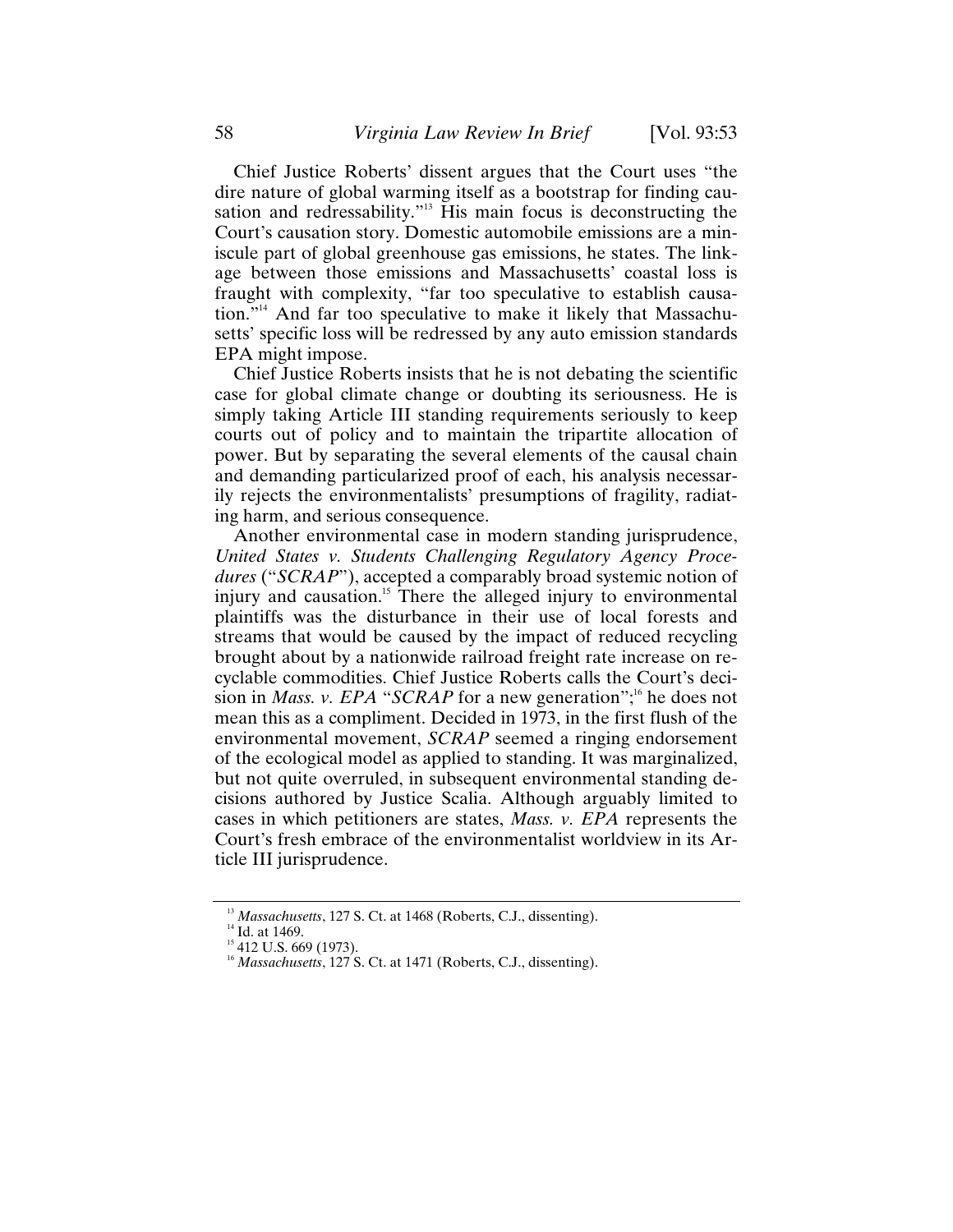We see a similar pattern on the merits, where the Court addressed EPA's authority to regulate greenhouse gas emissions and its determination not to regulate at this time. Both issues turn on the degree of discretion the Court is willing to grant the agency. The Justices' different views on that question are framed by their sense of urgency about climate change and their concept of the role that urgency should play in the Court's deliberations.

The Court's opinion seems to leave EPA little room in dealing with climate change. First, it holds that greenhouse gas emissions clearly fall within the statute's definition of "air pollutant." The statute defines "air pollutant" with astounding breadth as "any air pollution agent . . . including any physical, chemical [or] biological . . . substance or matter which is emitted into or otherwise enters the ambient air."17 Based on a plain reading of the text, the Court concludes that the statute "embraces all airborne compounds of whatever stripe."18 It rationalizes the statute's broad reach with the observation that without sufficient flexibility, new problems, such as climate change, would render the statute obsolete and inadequate.

Second, the Court limits EPA's latitude to postpone regulation. The statute, it concludes, requires EPA to determine either that CO<sub>2</sub> emissions from automobiles pose a danger or that they do not, or that the scientific uncertainty is so profound that it cannot reach a reasoned decision on climate change. The Court finds that EPA did neither here. The "laundry list" of reasons the Agency offered for not regulating are not to the point.

The Court does not require that EPA find endangerment. But its opening assertion that greenhouse gases are causing climate change signals its view that the science supports an endangerment finding. The Court barely disguises its frustration with an Agency that has refused to address what the Court views as a serious risk, doing so in the face of a statutory provision that mandates—the language is "shall"—regulation of emissions that are found to "endanger."

It is this frustration, born of the Court's sense of urgency, that is the ultimate target of Justice Scalia's dissent on the merits. Scalia finds sufficient ambiguity in the definition of "air pollutant" to

<sup>&</sup>lt;sup>17</sup> 42 U.S.C. § 7602(g) (2000).<br><sup>18</sup> *Massachusetts*, 127 S. Ct. at 1460.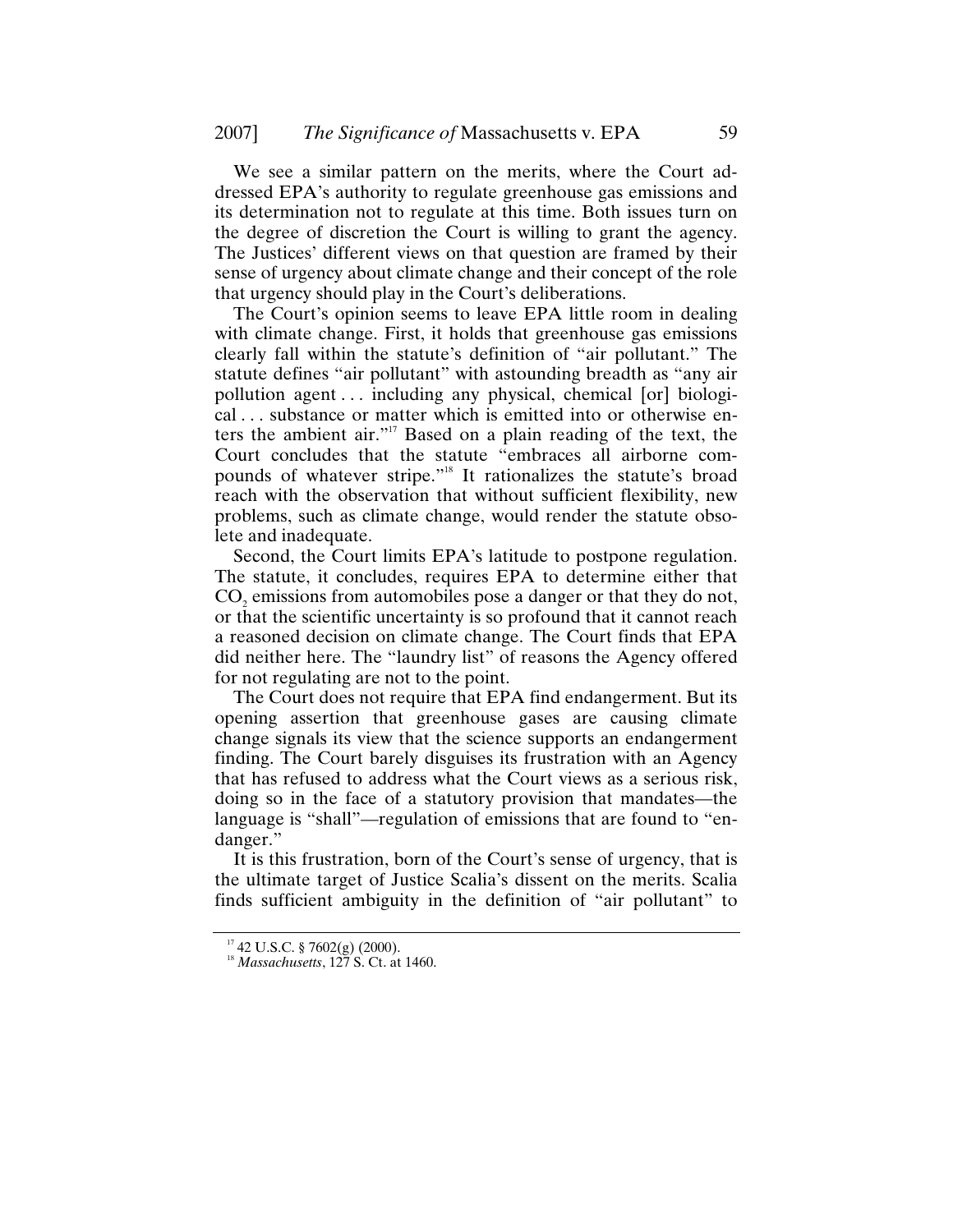warrant deference to the agency's interpretation. The text, he argues, can fairly be read to require that any "air pollutant" must also be an "air pollution agent" and that greenhouse gas emissions are not agents of "air pollution" because they exert their effect throughout the atmosphere rather than near the earth. Scalia divides the affected resource (air) into discrete units (air at ground level and air in the upper atmosphere) as a way of limiting regulatory authority—an interpretive approach he has applied to similar effect in other environmental cases.<sup>19</sup> Scalia also concludes that nothing in the statute's language requires the administrator to make a judgment about endangerment or limits what EPA may consider in deciding to defer making a judgment. The factors EPA cited in deciding that it would not be wise to grant the petition at this time are reasonable and proper and therefore the denial should be upheld. $^{20}$ 

Justice Scalia ends his dissent with a coda that captures the tension between environmentalism and institutional restraint that is the organizing theme of the entire case:

The Court's alarm over global warming may or may not be justified, but it ought not distort the outcome of this litigation. This is a straightforward administrative-law case, in which Congress has passed a malleable statute giving broad discretion, not to us but to an executive agency. No matter how important the underlying policy issues at stake, this Court has no business substituting its own desired outcome for the reasoned judgment of the responsible agency. $^{21}$ 

With pronouncements of this sort, however, it is important to keep in mind that, as a statistical matter, the Justices' willingness to grant deference to agency interpretations relates significantly to the interpretation's ideological content.<sup>22</sup> Arguments about separation of powers and the proper role of the courts may be deployed

<sup>&</sup>lt;sup>19</sup> See, e.g., Rapanos v. United States, 126 S. Ct. 2208, 2220–25 (2006).<br><sup>20</sup> *Massachusetts*, 127 S. Ct. at 1475–77 (Scalia, J., dissenting).<br><sup>21</sup> Id. at 1477–78.<br><sup>22</sup> Thomas J. Miles & Cass R. Sunstein, Do Judges Make Empirical Investigation of *Chevron*, 73 U. Chi. L. Rev. 823, 825–26 (2006) (concluding that conservative Justices are significantly more likely to validate agency interpretations whose ideological content is conservative, and liberal Justices are significantly more likely to validate interpretations with liberal ideological content).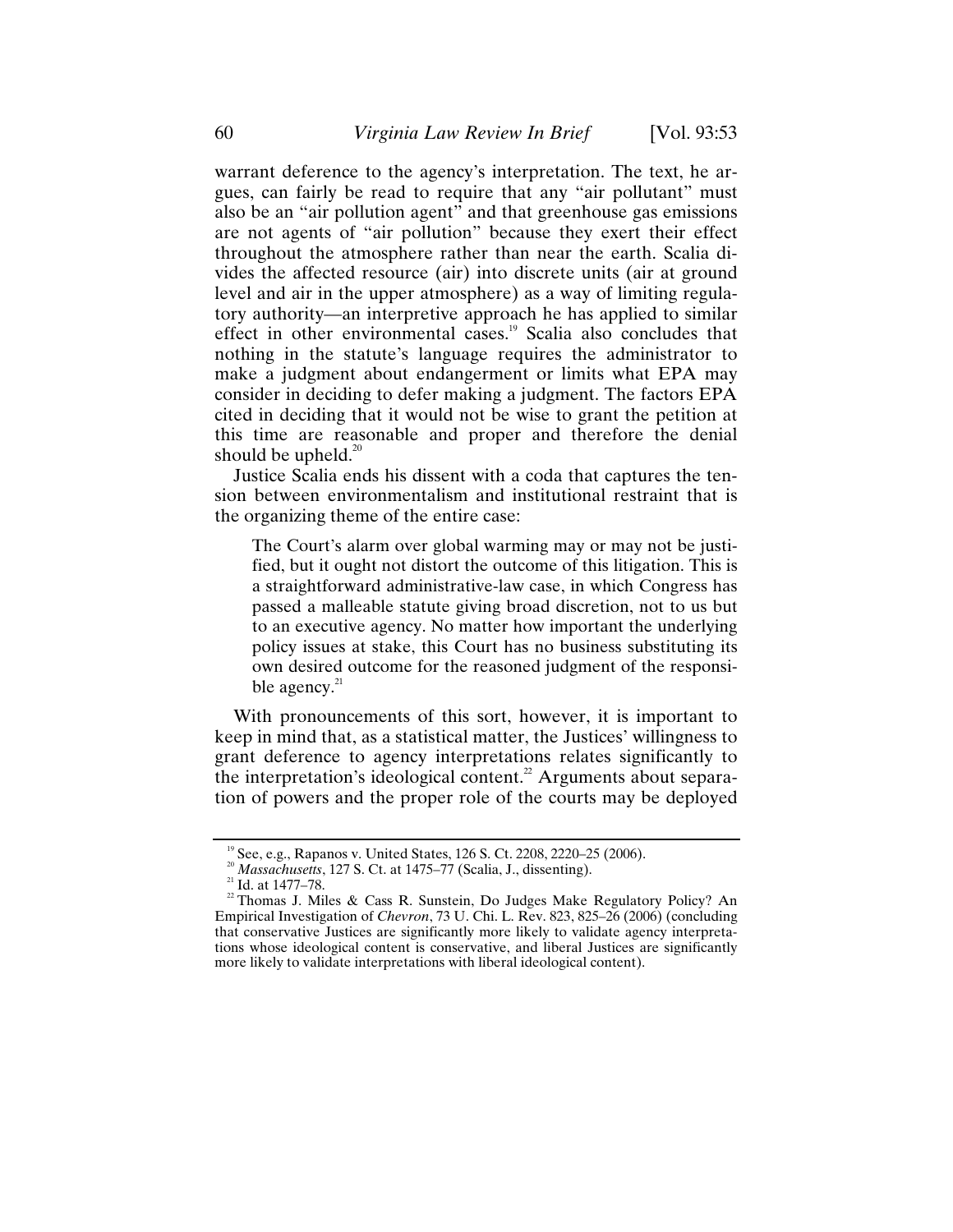selectively in service of the Justices' value preferences, including those that influence their responses to environmentalists' claims. The recent case of *Rapanos v. United States*<sup>23</sup> provides a counterpoint to *Mass. v. EPA* in this regard. In *Rapanos*, Justice Stevens emphasized the limited role of the courts in arguing for deference to the Corps of Engineers' expansive interpretation of its regulatory authority under the Clean Water Act; Justice Scalia asserted the Court's prerogatives in enforcing an interpretation limiting regulatory scope.

The Court in *Mass. v. EPA* remanded the matter for further consideration by the Agency, but it neither dictated a particular outcome nor set a deadline for a new decision. On May 14, President Bush publicly directed the Agency to implement the decision by developing regulations to reduce greenhouse gas emissions from automobiles and improve fuel efficiency.<sup>24</sup> Although his direction appears to remove the possibility of another decision not to set automobile emissions standards, the President did not specify what the regulations would require or address whether the Agency should also regulate greenhouse gas emissions under other CAA authorities, such as standards for new stationary sources or national air quality standards.

Even if this or a future EPA were to use all the tools potentially available to it under the CAA for regulating greenhouse gas emissions, it is not clear to what extent an effective national climate change program could be assembled from existing authorities. Moreover, the existing statute does not provide for the international arrangements that will be necessary to deal with greenhouse gas emissions at the global scale. Further action by Congress and the President will be necessary to achieve a comprehensive climate change policy.

This brings me again to the broader cultural or symbolic significance of the decision. The Court has accepted—indeed has seemed to internalize—the beliefs, assumptions, and values that animate the environmentalists' views on climate change. It has legitimized the environmentalists' concerns against the efforts of the administration to discredit and put them aside. The decision provides a

 $23/24$  Bush Calls for Cuts in Vehicle Emissions: Agencies Ordered to Draft New Rules, Wash. Post, May 15, 2007, at D1.